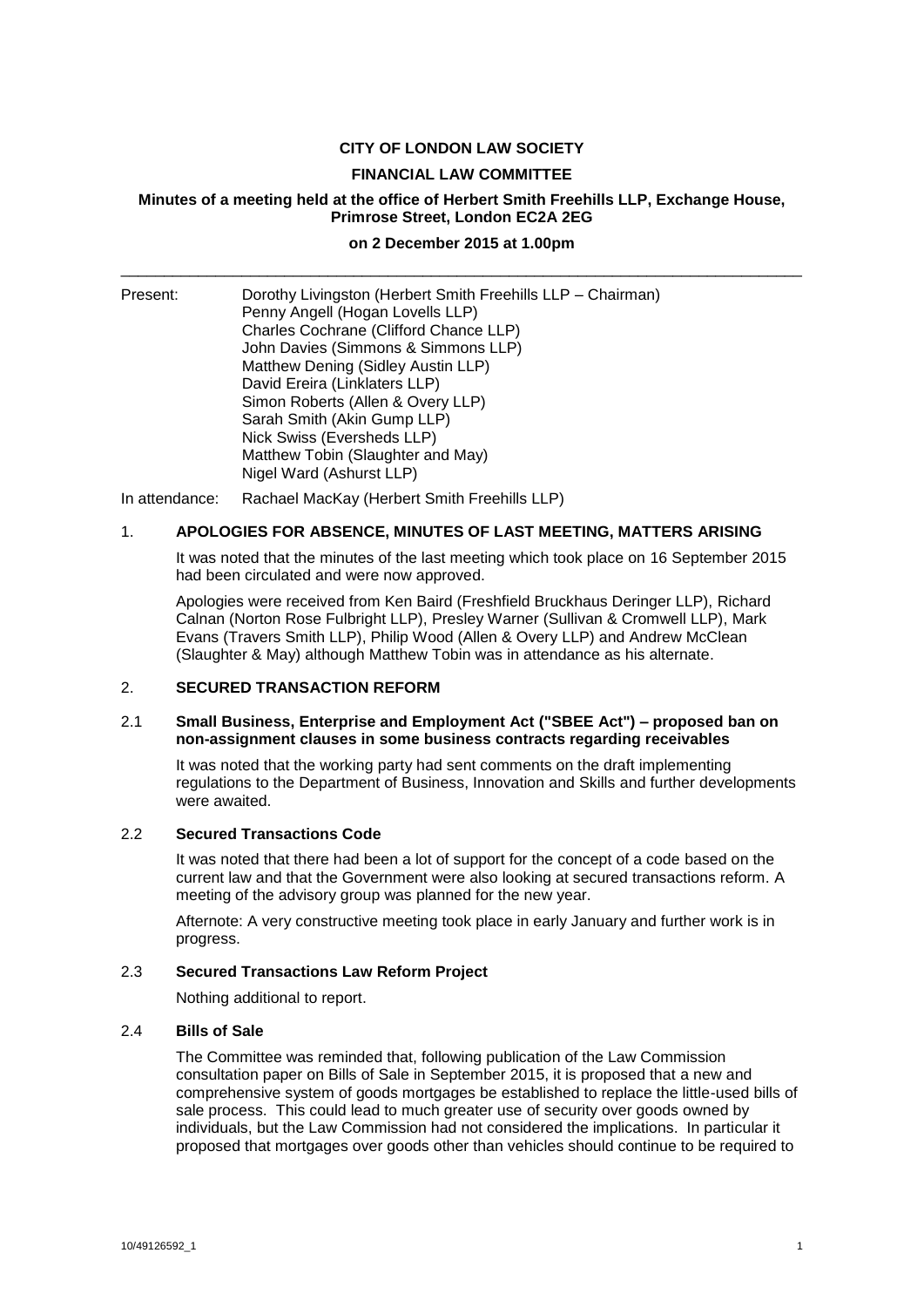be registered at the High Court. The Committee noted that, particularly where unincorporated businesses are concerned, it might be more efficient for any register to be maintained by Companies House, rather than the High Court and in any event the High Court was not set up to deal with a large number of Registrations.

It was further agreed that the Committee would send a response to the Law Commission Consultation paper by the deadline of 9 December 2015.

Afternote: A full response was submitted and representatives of the Committee have since met with the Law Commission working group.

# 2.5 **Cape Town Treaty Ratification (Aircraft)**

It was noted that the Cape Town Treaty had been implemented in the UK by the International Interests in Aircraft Equipment (Cape Town Convention) Regulations 2015 on 1 November 2015.

#### 2.6 **Financial Collateral Arrangements (No. 2) Regulations 2003 (FCARs)**

It was noted that the Committee had submitted a letter explaining some additional points of concern as a supplement to a memorandum requested by and sent to the Treasury by the FMLC which summarised issues of legal uncertainty regarding the FCARs.

### 2.7 **Releases of security (no payment of debt) and Companies House Forms MR04 and MR05**

Nothing to report.

### 2.8 **Response to G McCormack on Security Rights and European Insolvency Regulation Questionnaire**

It was noted the working party had sent its response to Mr McCormack in October.

### 3. **INSOLVENCY – INSOLVENCY SERVICE CALL FOR EVIDENCE: EUROPEAN COMMISSION RECOMMENDATION ON A NEW APPROACH TO BUSINESS FAILURES AND INSOLVENCY**

Nothing to report.

### 4. **CSD REGULATION 2014 (ARTICLE 3(2))**

Nothing to report.

# 5. **SECURITISATION MARKET**

5.1 **Commission Consultation on a Framework for High Quality Securitisation** Further developments awaited.

#### 5.2 **Capital Markets Union**

Further developments awaited.

# 5.3 **EU proposal for a Regulation on Securitisation**

The Committee was reminded of this EU proposal for a regulation on Securitisation and noted that various volunteers had expressed an interest in joining a working party.

The Chairman would therefore proceed with taking the next steps in getting this working party together.

# 5.4 **Consultation on Covered Bonds in the EU**

It was noted that this consultation closes on 6 January 2016.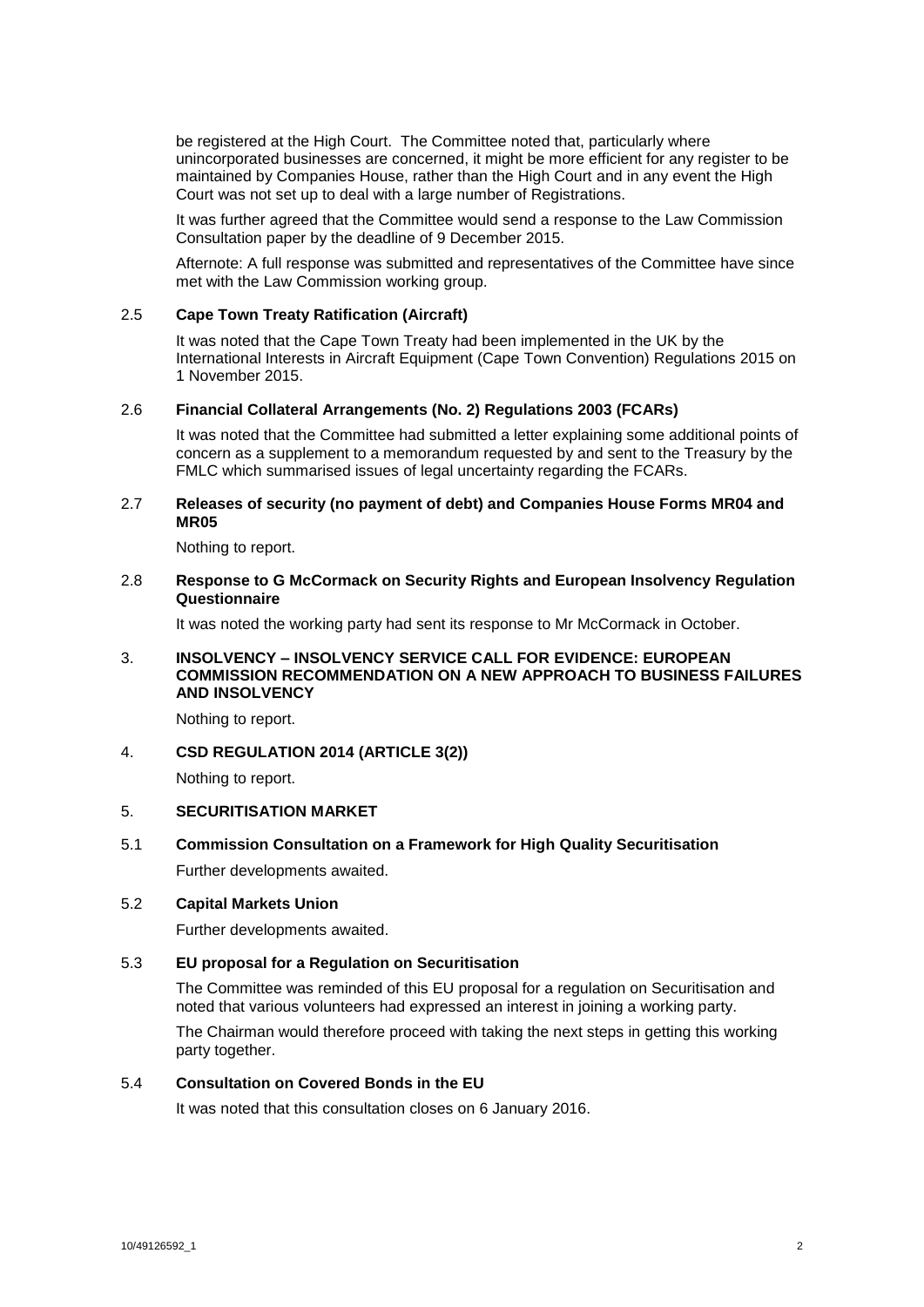# 5.5 **EU Securities Financing Transactions Regulation**

The Committee was informed that a new EU Regulation on Transparency Securities Financing Transactions and of Reuse and Amending Regulation (EU) No 648/2012 had been adopted by the Council of the EU on 16 November 2015 but was not yet in force, and which is aimed at making the shadow banking market more transparent by various new rules on reporting, record keeping and whistle-blowing.

The Committee decided that it should keep a watching brief of developments.

# 6. **FINANCIAL STABILITY**

## 6.1 **Banking Reform Act 2013, Bail-in, EU Recovery and Resolution Directive proposal and Structural Regulation**

# 6.1.1 **EU Banking Recovery and Resolution Directive ("BRRD")**

It was noted this was due to come into effect throughout the EU by end 2015.

### 6.1.2 **Article 55 BRRD – contractual recognition of bail-in**

The Committee was reminded that there is considerable uncertainty in relation to the impact of this article on banks and banking transactions. It was noted that the PRA had issued a "Modification by Consent" on 25 November 2015 under which firms can take up the modification of the bail-in rules (1.2 and 2.1) and that any such modification would be valid until the earlier of 30 June 2016 or when the relevant rules are amended or revoked.

The Committee agreed that it would be useful for the working group to meet and to try to achieve a consensus in relation to the application of article 55 to secured transactions.

Afternote: It appears that the authorities are well aware of the issues. The EBA proposed guidance has not been adopted by the EU Commission and it is feared the situation will remain uncertain for a considerable time.

### 6.1.3 **EBA Final Guidelines on when an institution shall be considered as failing or likely to fail**

It was noted that final guidelines were issued on 26 May 2015 and are available on the EBA website.

# 6.1.4 **EBA MREL Technical Standards**

It was noted that this was an area of contention between the EBA and the EU Commission.

Afternote: See EBA dissenting opinion on EU Commission's proposed changes to the technical standards originally proposed by the EBA.

# 7. **FCA**

# 7.1 **FCA wholesale market study into investment and corporate banking**

Further developments awaited.

### 7.2 **Competition concurrency**

The FCA's Concurrency Guidance was published on 15<sup>th</sup> July 2015 and is available on the FCA website.

# 8. **E-SIGNATURES**

The Committee noted that a joint working party of members of this Committee, the Law Society and the CLLS Company Law Committee, had met on 25 November to discuss issues arising out of e-signatures.